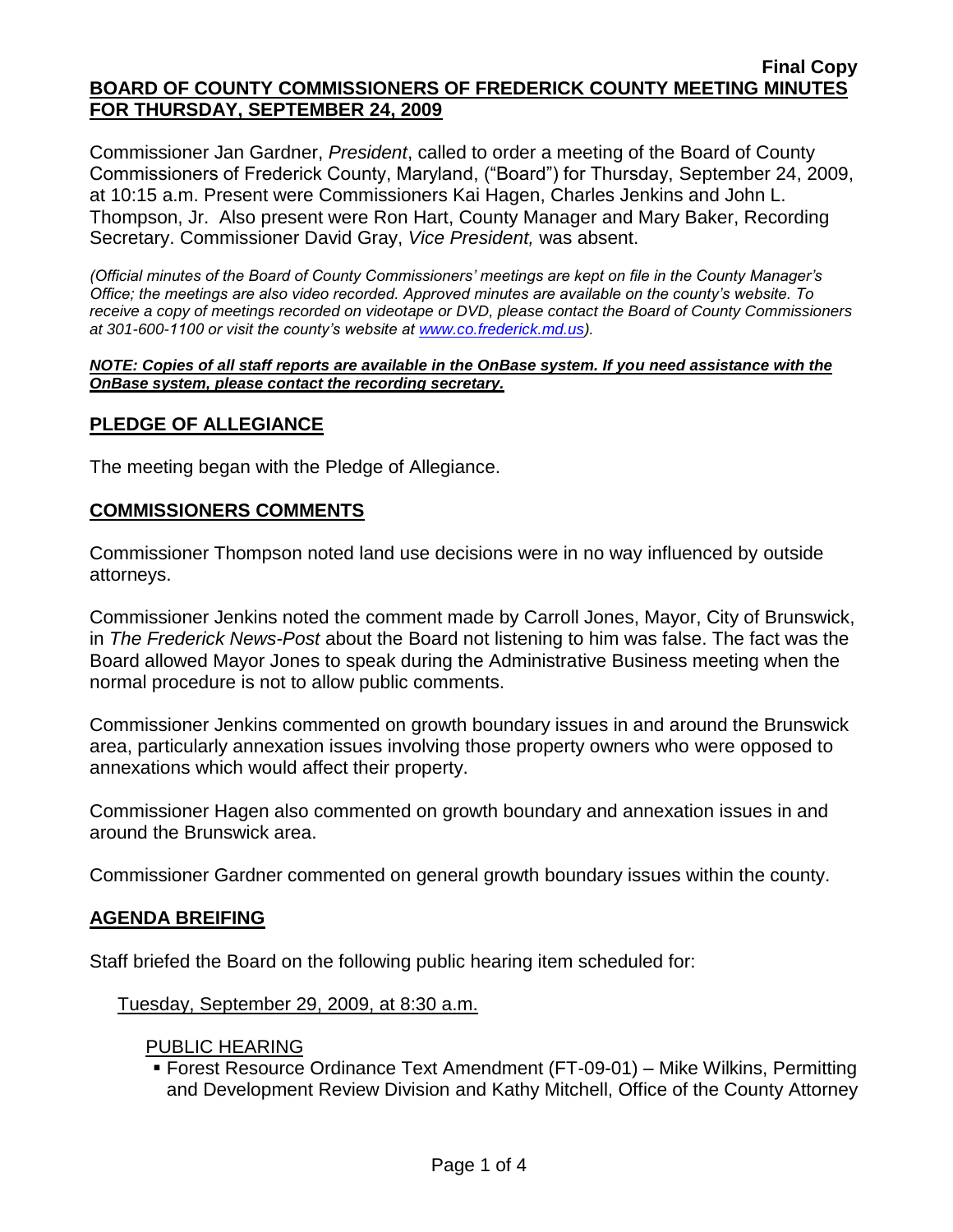## **CONSENT AGENDA**

## **BID AWARDS**

- 1. Purchasing Memo #10-51 Purchase of Bakery Products (Piggyback contract) Award to: Schmidt Bakery Company, Inc. Estimated award amount: \$65,000.00
- 2. Purchasing Memo #10-52 Purchase of Milk Products (Piggyback contract) Award to: Dairy Maid Dairy, Inc. Estimated award amount: \$68,000.00

## **BUDGET TRANSFER**

1. #BT-09-231, Transit Services Division

# **EASEMENTS**

- 1. Declaration to Establish and Retain Stormwater Management Easement Ballenger-McKinney Enhanced Nutrient Removal Waste Water Treatment Plant Expansion – Beth Ramacciotti, Utilities and Solid Waste Management Division
- 2. Declaration to Establish and Retain Forest Resources Easement Urbana District Park Phase I Development Project – Bob Hicks, Parks and Recreation Division

# **GRANTS**

- 1. The Community Foundation's Universal Grant Application Extended Therapeutic Services and Video Equipment Grant Approval and Associated Budget Transfer – Joy Rowe, Citizens Services Division
- 2. The Community Foundation's Universal Grant Application Legal/Interpreting Services and Mediation Training and Associated Budget Transfer - Margaret Nusbaum, Citizens Services Division
- 3. Family Support Program Improvement Award and Budget Transfer BT-10-037 Shelly Toms, Citizens Services Division

Commissioner Jenkins requested Grant #2 be pulled from the consent agenda.

Commissioner Thompson requested Grant #1 be pulled from the consent agenda and clarification made on Bid Award #2.

Commissioner Thompson requested for future bids regarding this product, staff bring [bovine](http://www.rbstfacts.org/rbst-facts/rbst-and-laws-regulations/)  [somatotropin](http://www.rbstfacts.org/rbst-facts/rbst-and-laws-regulations/) (bST) (growth hormone) free products for comparison as another option.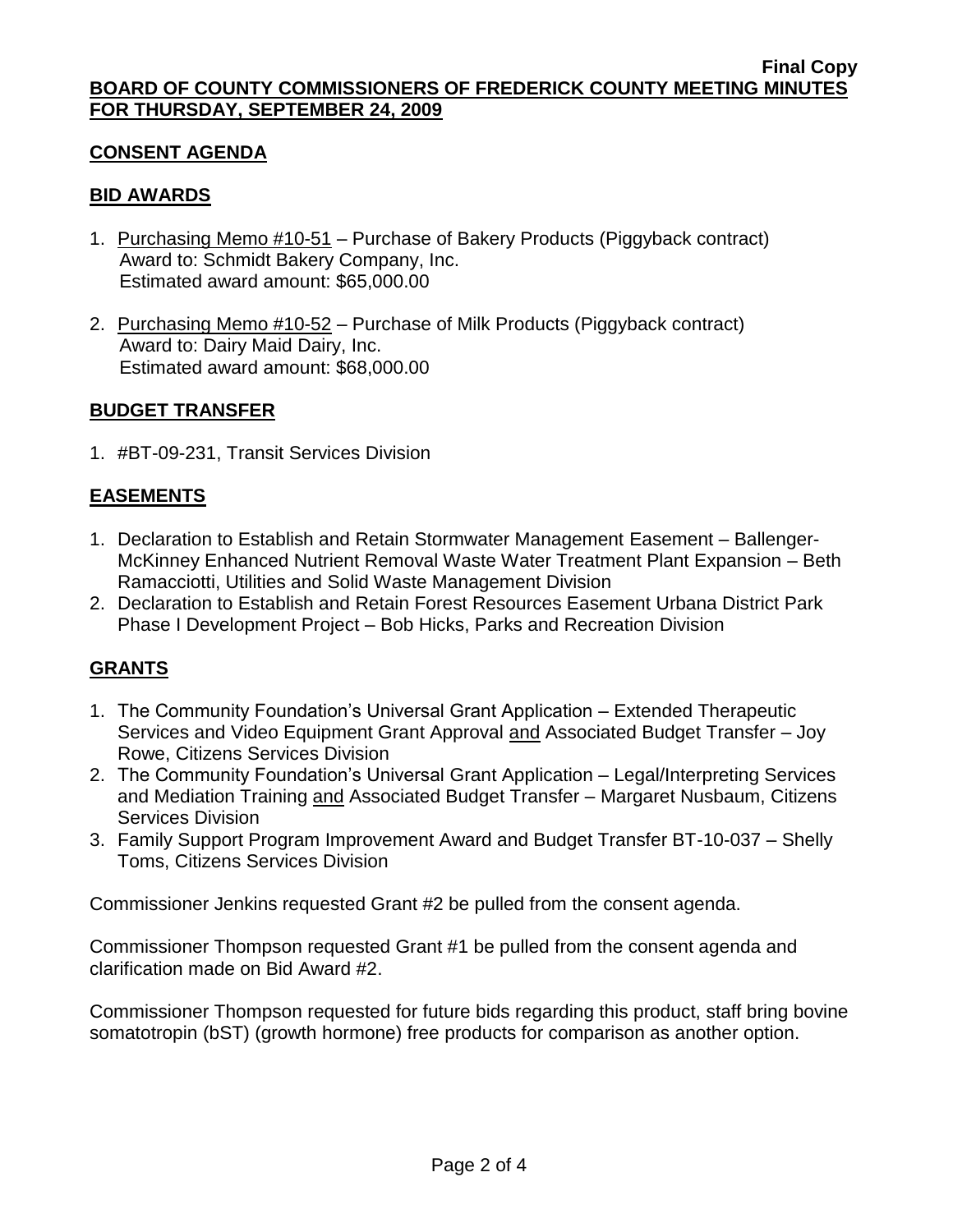#### **Final Copy BOARD OF COUNTY COMMISSIONERS OF FREDERICK COUNTY MEETING MINUTES FOR THURSDAY, SEPTEMBER 24, 2009**

Commissioner Hagen moved to approve the consent agenda with the exception of Grants #1 and #2. Commissioner Jenkins seconded the motion that passed 4-0 with Commissioner Gray absent.

Commissioner Hagen moved approval of Grant #2 as presented. Commissioner Gardner seconded the motion.

Commissioner Thompson moved to amend the motion to have the beneficiary of the training (the citizens being served) to be screened to verify lawful citizenship. Commissioner Jenkins seconded the motion that tied 2-2 with Commissioners Gardner and Hagen opposed and Commissioner Gray absent.

The main motion was voted on and tied 2-2 with Commissioners Jenkins and Thomson opposed and Commissioner Gray absent.

It was noted this item would be rescheduled to Tuesday, September 29, 2009, when Commissioner Gray would be present.

Ms. Rowe and Ms. Nusbaum presented information regarding Grant #1.

Commissioner Hagen moved approval of Grant #1. Commissioner Jenkins seconded the motion.

Commissioner Thompson moved to amend the motion to have one ethnic representation of the dolls used in the program and have it be chosen at random. This motion failed due to lack of a second.

The main motion passed 3-1 with Commissioner Thompson opposed and Commissioner Gray absent.

# **ADMINISTRATIVE BUSINESS**

# **Approval of Board of County Commissioners' Meeting Minutes**

The following minutes were approved by unanimous consent:

- Thursday, August 6, 2009
- Tuesday, August 11, 2009
- ◆ Thursday, August 18, 2009
- Thursday, August 18, 2009 (Closed Session)
- ◆ Thursday, August 18, 2009 (Evening)
- Thursday, August 20, 2009
- Thursday, August 20, 2009 (Closed Session)
- Tuesday, August 25, 2009
- ◆ Thursday, August 27, 2009